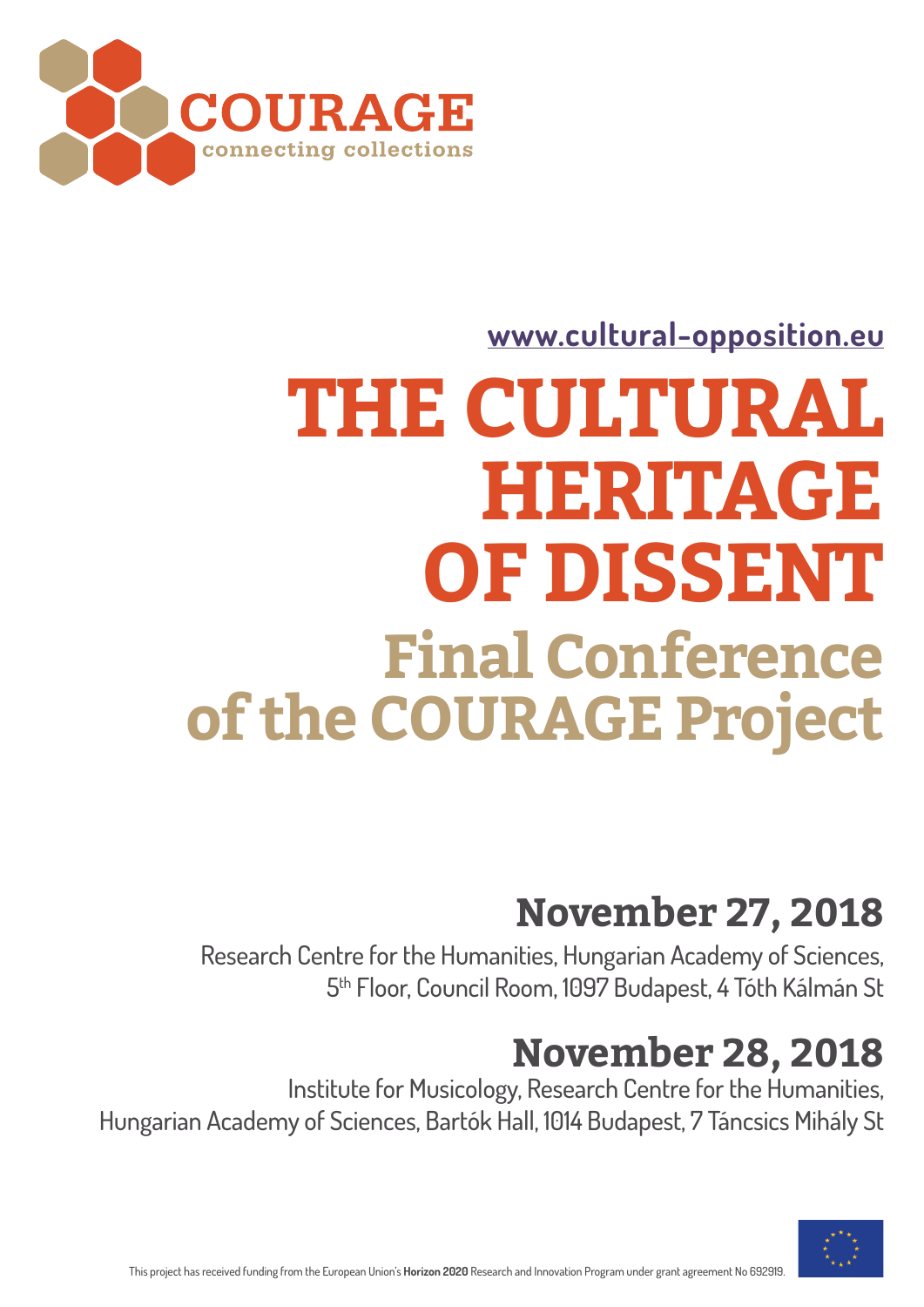This project has received funding from the European Union's **Horizon 2020** Research and Innovation Program under grant agreement No 692919.



#### THE CULTURAL HERITAGE OF DISSENT – Final Conference of the COURAGE Project

#### **PROGRAM**

#### **NOVEMBER 27, TUESDAY**

**Institute of History, Research Centre for the Humanities, Hungarian Academy of Sciences**, 5th Floor, Council Room, [1097 Budapest, 4 Tóth Kálmán St](https://goo.gl/maps/GVqDUzYh3pz)

- 09:30 WELCOMING REMARKS by Pál Fodor (Director of Research Center for the Humanities, Hungarian Academy of Sciences)
- 09:45 **DISSIDENCE AND ITS CONTESTED LEGACIES** Michal Kopeček (Institute of Contemporary History, Academy of Sciences of the Czech Republic)
- 10:15 **COLLECTIONS OF CULTURAL OPPOSITION: AN OVERVIEW** Sándor Horváth (Institute of History, Hungarian Academy of Sciences)
- 10:30 **THE COURAGE REGISTRY: EMPIRICAL AND EPISTEMOLOGICAL ANALYSIS** Kovács Éva (Institute of Sociology, Hungarian Academy of Sciences)
- 10:45 TEA & COFFEE

#### 11:00 **THE SECRET LIFE OF COLLECTIONS: EXPLORING THE COURAGE REGISTRY**

 Polish Collections by Barbara Tołłoczko (Institute of Philosophy and Sociology, Polish Academy of Sciences) Ukrainian Collections by Balázs Apor (Trinity College Dublin) Post-Yugoslav and Bulgarian Collections by Jacqueline Nießer (IOS Regensburg) Croatian and Slovenian Collections by Teodora Shek Brnardić (Croatian Institute of History) Baltic Collections by Darius Staliunas (Lithuanian Institute of History) Romanian and Moldovan Collections (University of Bucharest) Czech Collections by Michaela Kůželová (Charles University, Prague) Slovak Collections by Magdaléna Stýblová (Comenius University, Bratislava) Hungarian Collections by Péter Apor (Institute of History, Hungarian Academy of Sciences) QUESTIONS & ANSWERS

12:00 LUNCH

#### 13:30 **THE HANDBOOK OF COURAGE: UNDERSTANDING THE HISTORY OF CULTURAL OPPOSITION** Introduction & Chair: Balázs Apor (Trinity College Dublin)

Anelia Kasabova (Institute of Ethnology and Folklore Studies, Bulgarian Academy of Sciences)

Jessie Labov (Central European University)

Josip Mihaljević (Croatian Institute of History, Zagreb)

Saulius Grybkauskas (Lithuanian Institute of History)

QUESTIONS & ANSWERS

15:00 TEA & COFFEE

15:15 **COUNTRY REPORTS AND POLICY RECOMMENDATIONS: WHAT COURAGE FOUND OUT?** 

Ulf Brunnbauer (IOS Regensburg)

15:30 **CREATING A BETTER FUTURE FOR THE PAST: POLICIES IN CULTURAL HERITAGE** Chair: Ulf Brunnbauer Gábor Ébli (Moholy-Nagy University of Art and Design Budapest, MOME) András Török (Summa Artium Foundation) Dubravka Stojanović (Philosophical Faculty, Belgrade) András Mink (Vera and Donald Blinken Open Society Archives) Andreas Eberhardt (Foundation "Remembrance, Responsibility and Future," EVZ) Joachim von Puttkamer (Imre Kertész Kolleg, Friedrich Schiller University, Jena)

19:00 DINNER (**[Károlyi Restaurant](http://karolyietterem.hu/en)**, Budapest 1053, 16 Károlyi St)